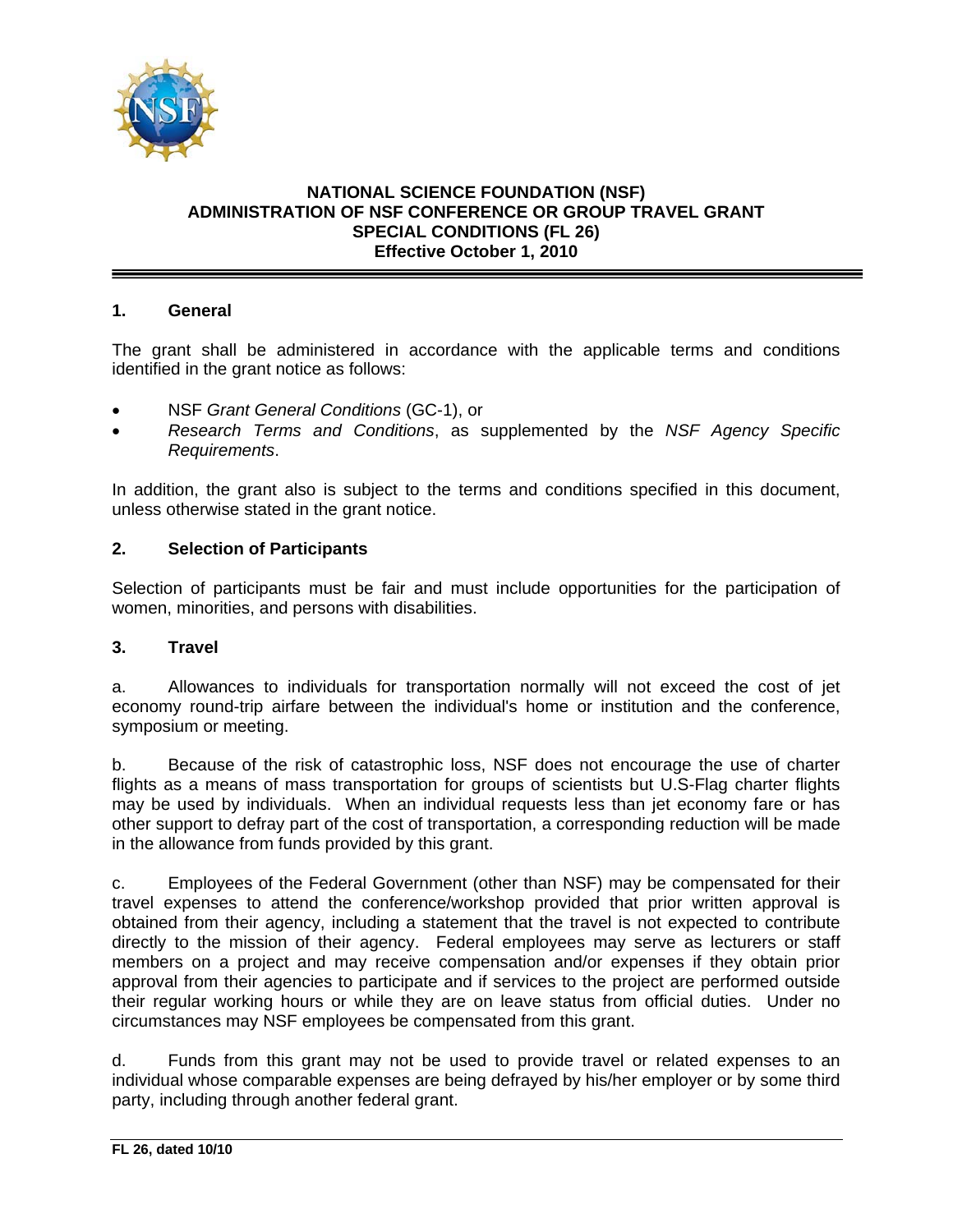e. Funds provided by this grant may not be used for travel or per diem expenses of dependents.

f. Further NSF approval of separate trips by persons to attend the conference is not required.

g. Any air transportation to, from, between, or within a country other than the U.S. of persons or property, the expense of which will be assisted by NSF funding, must be performed in accordance with Article 10, "*Travel*" of the GC-1, or Article 13, "*Travel*" of the *NSF Agency Specific Requirements to the Research Terms and Conditions.* 

h. NSF assumes no responsibility for securing passports or visas required by any person because of his/her participation in an NSF-supported project.

i. Costs of entertainment, amusement, diversion and social activities and any costs directly associated with such activities (such as tickets to shows or sports events, and related meals, lodging, rentals, transportation and gratuities) are unallowable. Expenses of awardee employees who are not on travel status, serving as hosts, or otherwise participating at meals that are primarily social occasions involving speakers or consultants are not allowable, even if the costs of the speaker or consultant are allowable.

The awardee also must consult the NSF *Award & Administration Guide* Chapter V.C.5, "*Meetings and Conferences*" which provides additional coverage on allowability of costs associated with meetings and conferences.

# **4. Reporting Requirements**

The awardee will ensure that the Principal Investigator (PI) under a group award accepts responsibility for reporting on the group's participation in the meeting. The report should be submitted utilizing the "Activities and Findings" section of the FastLane Project Reporting System. The report should include: (1) a description of the participant selection process; (2) a list of persons for whom travel funds were provided; (3) their institutional addresses; (4) the sum awarded; and (5) information on the meeting including number of persons attending, total number of U.S. participants, and other countries represented, highlights of the program and general reaction of the U.S. participants supported under the group travel award.

Group travel awardees are required to retain supporting documentation that funds were spent in accordance with the original intent of the proposal. Such documentation will be subject to audit as specified in Article 26, "*Audit and Records*" of NSF's GC-1, or Article 53, "*Retention and Access Requirements for Records*" of the *Research Terms and Conditions.* 

# **5. Grant Monitoring and Evaluation**

The Foundation may, as part of its program evaluation activities, carry out assessments of the outcomes of selected group travel awards. The awardee is requested to cooperate with Foundation staff or designated third parties conducting these assessments.

## **6. Program Income**

In lieu of Article 22, "*Program Income"*, of the GC-1 or Article 24, "*Program Income*" of the *Research Terms and Conditions*, substitute the following: